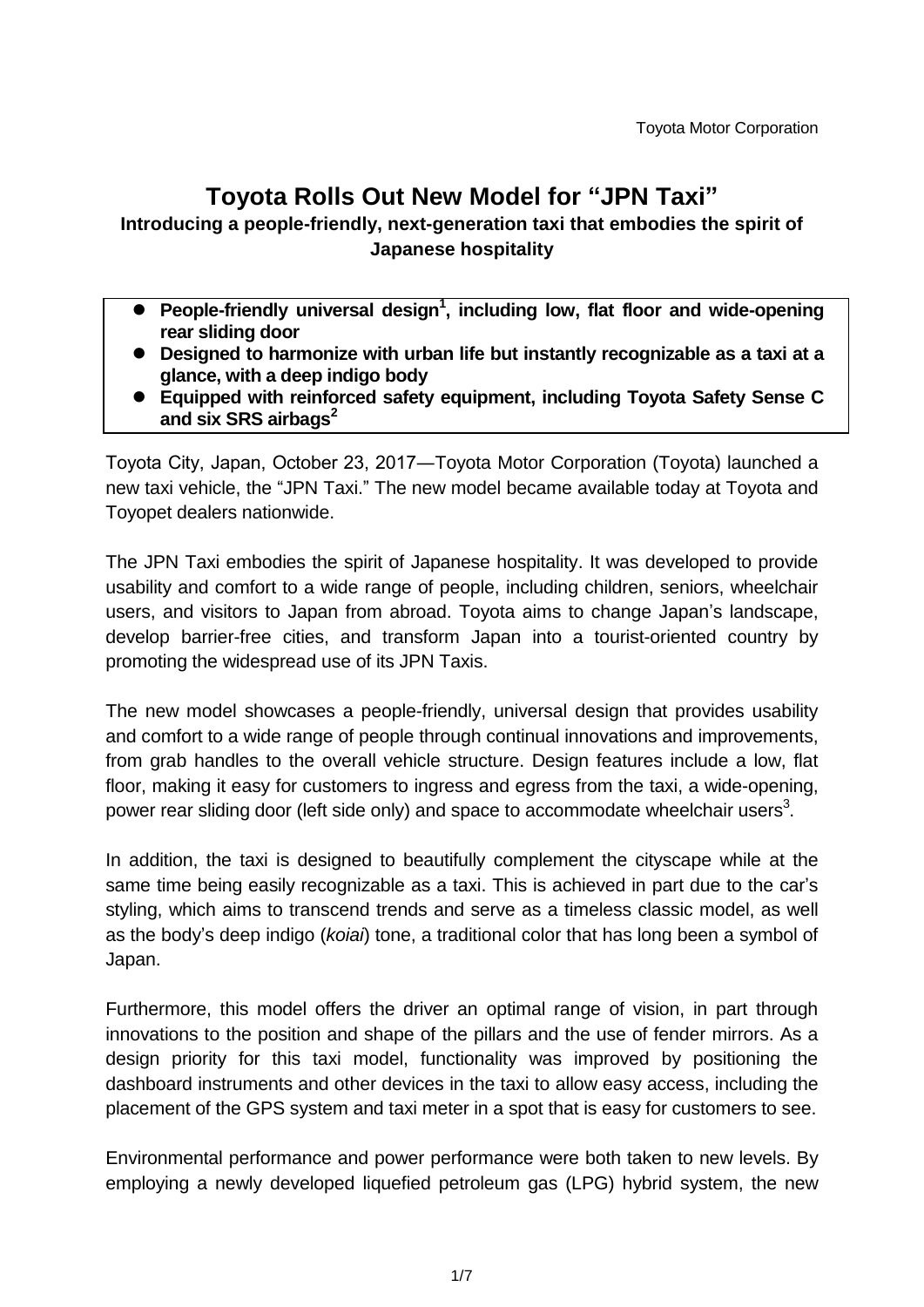model offers 19.4  $km/L^4$  fuel economy and sharply reduced  $CO<sub>2</sub>$  emissions. Enhancements were made to safety equipment, including adding the Toyota Safety Sense C package and six SRS airbags as standard features.

Toyota began its venture into the taxi industry in Japan in 1936 with the introduction of the Toyota Model AA. In 1953, Toyota released the Toyopet Super RH model and other vehicles, which have become fixtures helping transport many people over the years. Toyota taxis have and will continue to travel greater distances than the average vehicle and be used in the toughest road conditions. This could be considered the starting point for automobiles that pursue a vision of ideal automotive development.

Toyota looks forward to exhibiting its JPN Taxi at the 45th Tokyo Motor Show 2017, and also plans to use the taxi to greet visitors from around the world in 2020, when Tokyo hosts the Olympic and Paralympic Games.





Takumi Takumi

## **Monthly sales target for Japan**

1,000 units

## **Assembly Plant**

Higashi-Fuji Plant, Toyota Motor East Japan Inc.

#### **Manufacturer's Suggested Retail Prices**

| Grade  | LPG-hybrid system                                                 | <b>Driveline</b>      | $Price*1$<br>(Japanese Yen) |
|--------|-------------------------------------------------------------------|-----------------------|-----------------------------|
| Nagomi | THS II <sup>*2</sup> with reduction gear<br>$(1NZ-FXP 1.5-liter)$ | Front-wheel-<br>drive | 3,277,800                   |
| Takumi |                                                                   |                       | 3,499,200                   |

NOTE: The indigo blue limited edition model is the same price (an indigo blue car featuring advertising of the Tokyo 2020 Olympic and Paralympic Games logo on the rear door).

\*<sup>1</sup>Includes consumption tax and does not include recycling fees. Separate pricing applies for Hokkaido and Okinawa. \*<sup>2</sup>THS II: TOYOTA Hybrid System II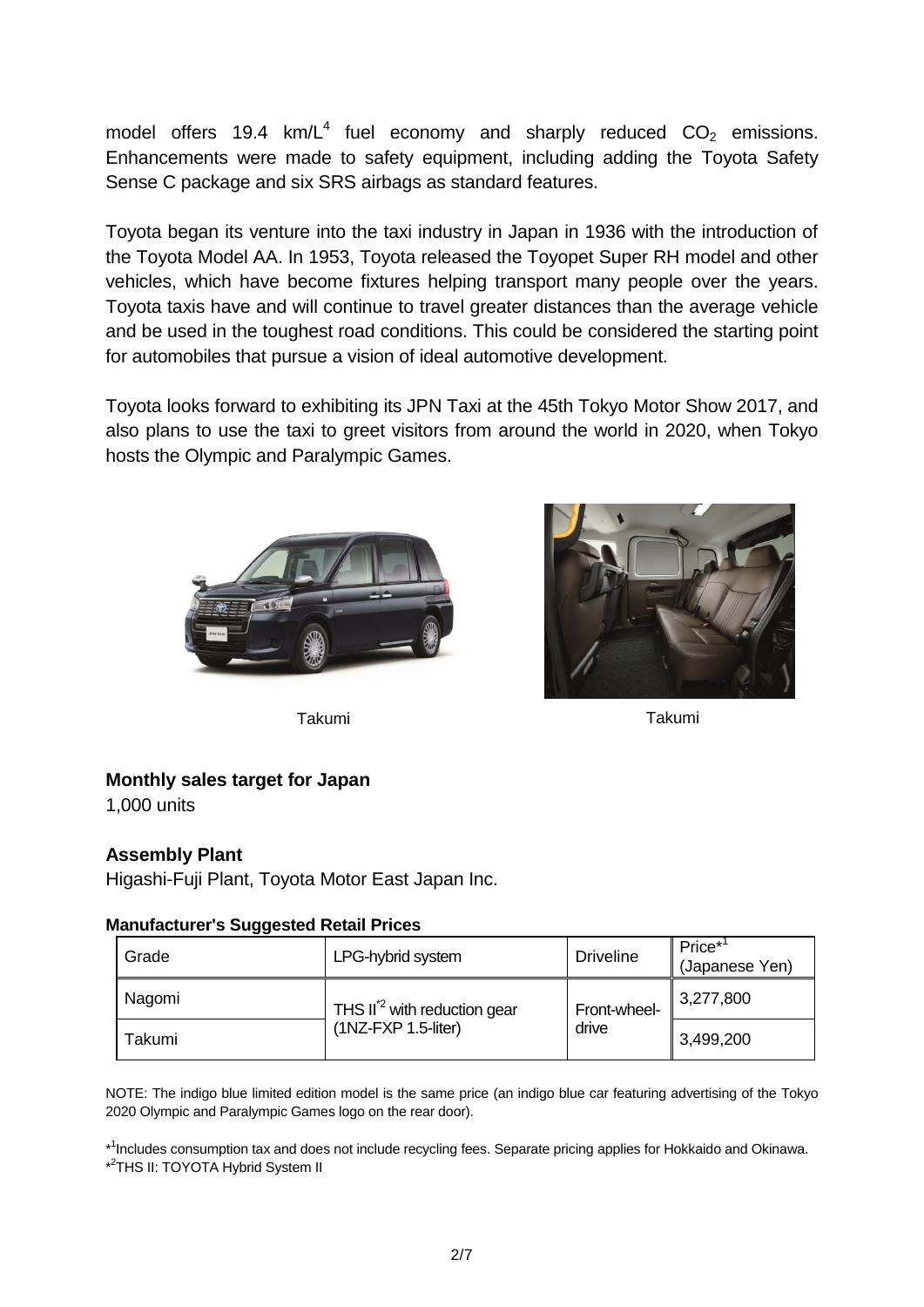## **Vehicle Outline**

# **1. People-friendly, universal design that blends in with the cityscape but at the same time is easily recognizable as a taxi**

## **Exterior design**

A next-generation taxi designed to be recognizable by customers at a glance and to endure for decades, transcending trends.

## Side

- Spacious design featuring a wide-opening rear sliding door highlighting the passenger area
- Large windows enable customers to enjoy a view of the landscape

## Front

- The sturdy outline that supports the large cabin is an expression of sophistication and safety.
- A modern design that carries on the heritage of the Toyota Crown ("Crown Sedan," "Crown Comfort," and "Comfort") with a horizontal lattice motif radiator grille that emphasizes surface beauty
- The standard-grade model, "Nagomi," uses halogen headlights. It also has an affable, distinct look owing to its simple front-end structure with turn signal lights positioned on the corners. The luxury model, "Takumi," is an expression of high quality and high performance, as demonstrated by incorporating the Bi-Beam LED headlights, front position lights, and turn signal lights into a single unit.
- Equipped with remote-controlled power fender mirrors to easily ascertain the width of the chassis at a mere glance

## Rear

- Imparts an aura of dignity suitable for use in formal situations, like a sedan, with a sturdy, notch-shaped rear door
- The rear combination taillights have a 3D structure and wrap around the sides and surface. The surrounding parts run consecutive with the break lines giving it a refreshingly modern appearance. The luxury grade Takumi exudes a sense of high quality attributable to the vertical rear lights on its D pillars.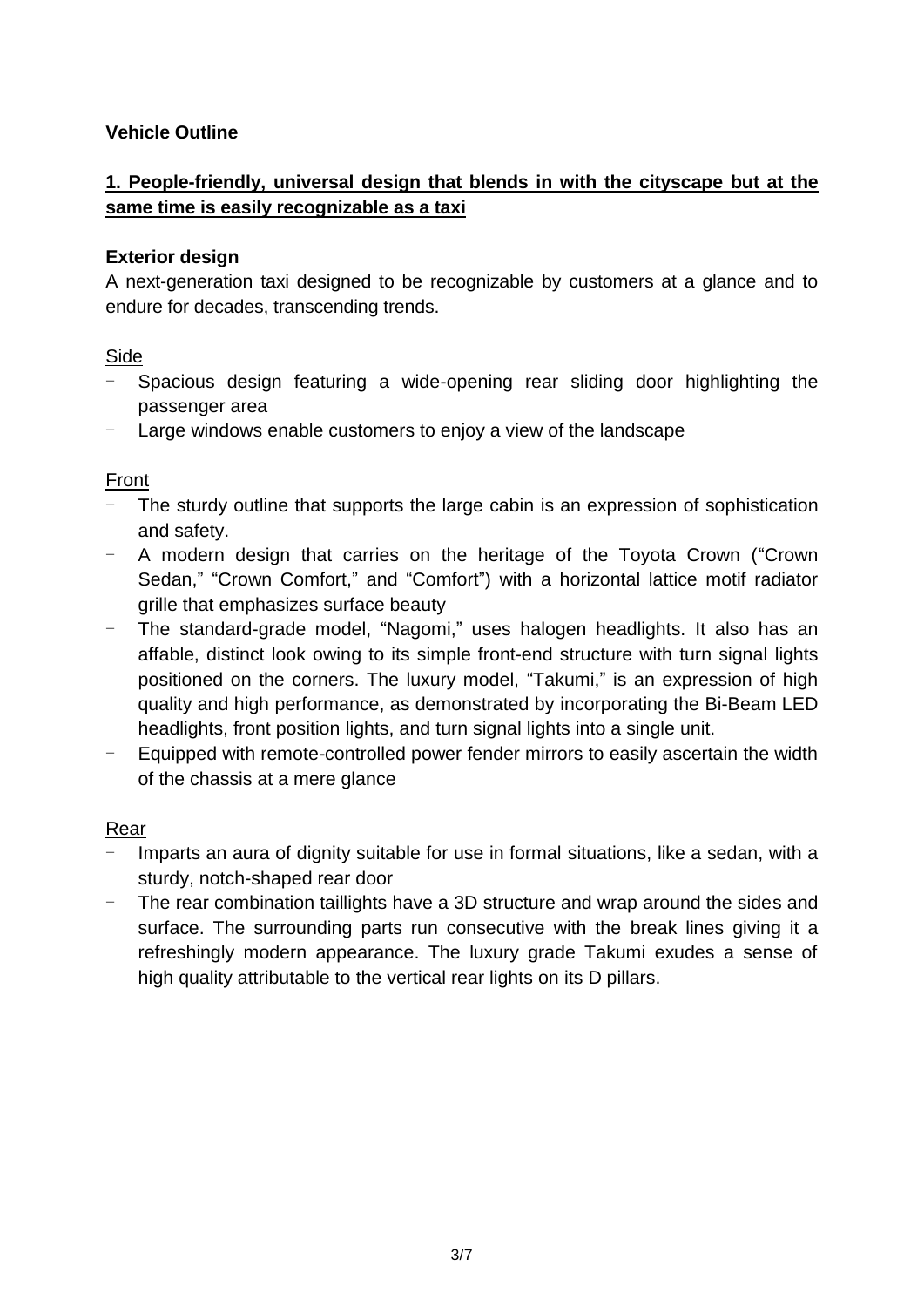

Side view (Takumi)

The photo above is an example of where the taxi roof sign would appear on the front and rear of the roof (display and shape vary by taxi company).

#### **Interior**

The driver's seat is a functional space suitable for professional use while the cabin is designed to offer a hospitable space and riding comfort to a variety of customers.

Passenger space

- A wide-opening rear sliding door (width: 720 mm, height: 1,300 mm), low, flat floor (floor height: 320 mm), and conveniently placed grab handles<sup>5</sup> makes it easier for customers to ingress and egress from the taxi.
- Designed with an optimal point of ingress and egress for wheelchair users from the wide-opening rear sliding door and a seat for caregivers to sit next to the wheelchair user
- The people-friendly cabin package includes large windows, a spacious front and rear seat area (1,065 mm), a head clearance in the back seat of 230 mm, and the use of the entire cabin width to provide ample shoulder room.
- Quality riding comfort owing to plushly padded, flat seats and an optimized framework allows passengers to move sideways more easily.
- Seat belts are easy to reach and pull out thanks to the seat belt extender. Additionally, seat belts in the back seat are lit with LED lighting to make them easy to identify even at night (LED lighting equipped only on the left and right seats)
- Offers exceptional quietness, including the optimal use of sound absorption and soundproofing materials, plus high-quality soundproof glass
- The air conditioning vents in front of the driver's seat and passenger seat feature a Nanoe<sup>6</sup> air purifier
- The luxury grade Takumi comes with a ceiling air circulator and air vents in the back seat that efficiently distribute cool air from the air conditioner. There is a lever so that customers can adjust the air flow themselves. There is also a back seat heating system that customers can operate themselves.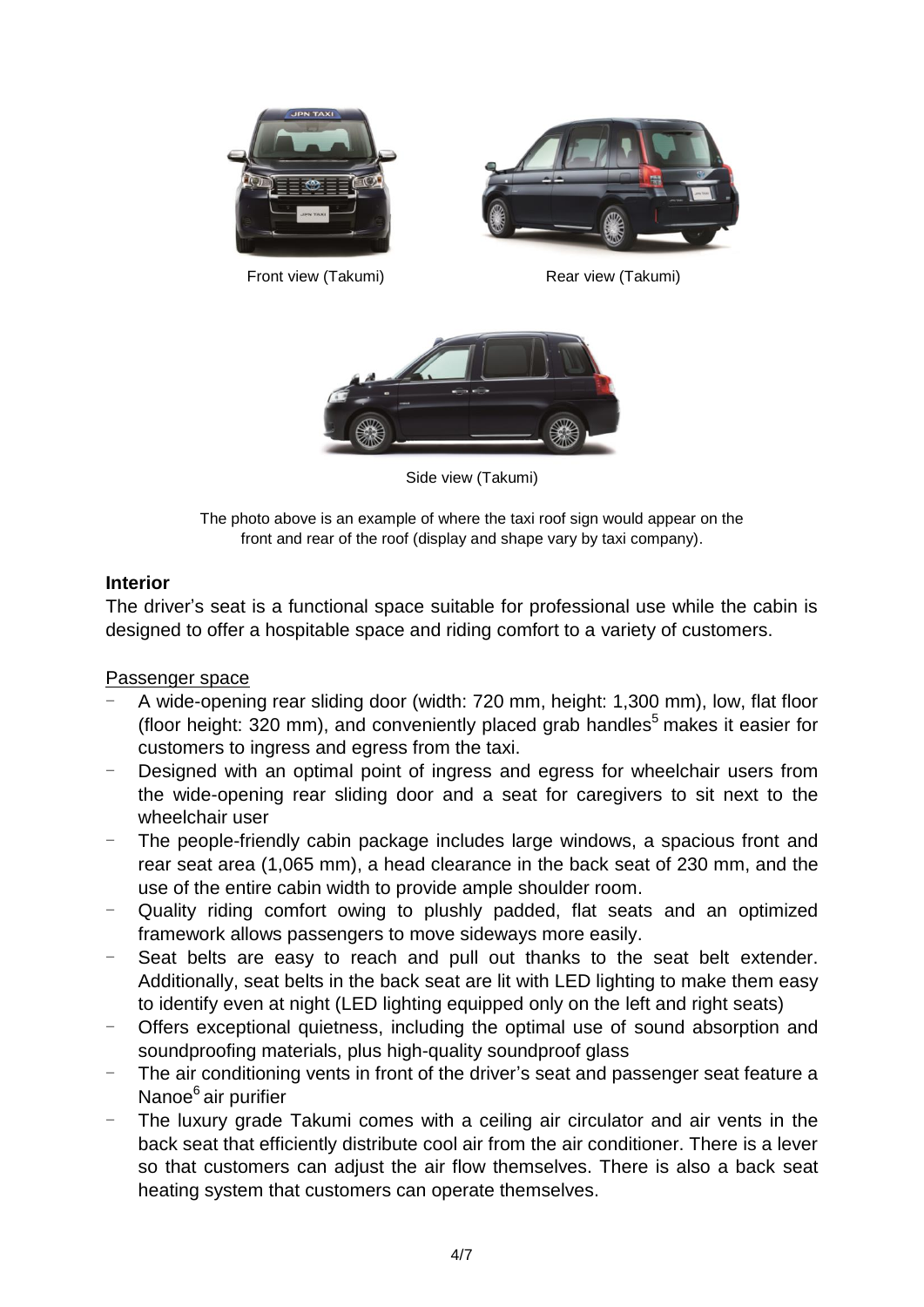#### Driver space

- The various instruments are grouped by function making them easy for the driver to operate. Specifically, the car dispatch system, air conditioning, and other instruments operated by the driver are positioned on the driver's right side while the navigation (GPS) system, taxi meter, and other instruments are placed in view of passengers. The hazard switch, which is frequently used, is located on the right side of the steering wheel.
- The storage space is located in an area barely visible to passengers, and additional devices can be stored in a space behind the steering wheel. Owing to this ample storage space and optimal positioning of storage areas, the vehicle is well-suited for professional use.

#### Luggage compartment

The 401-liter (VDA standard) luggage compartment offers ample capacity with enough space to fit two large suitcases horizontally<sup>7</sup> and four golf bags<sup>7</sup>. The rear space necessary for opening and closing the back door is 560 mm (room for one suitcase).



## **Exterior Colors**

The new model will be offered in three colors, including the newly developed *koiai* deep indigo. *Koiai* is a color born from the hearts of the Japanese, who have worn indigo-dyed clothing since ancient times. Indigo has been an integral part of the lives of the Japanese. Outside of Japan, deep indigo is referred to as Japanese indigo, and this is what was used as the base for developing *koiai*. Toyota's goal was to contribute to a beautiful and uniform cityscape with a fleet of *koiai*-colored taxis. The taxi's exterior allows for flexible use in a wide range of scenarios, from daily use to formal occasions and business. Furthermore, owing to its superior repairability, all the colors contribute to the vehicle's economy.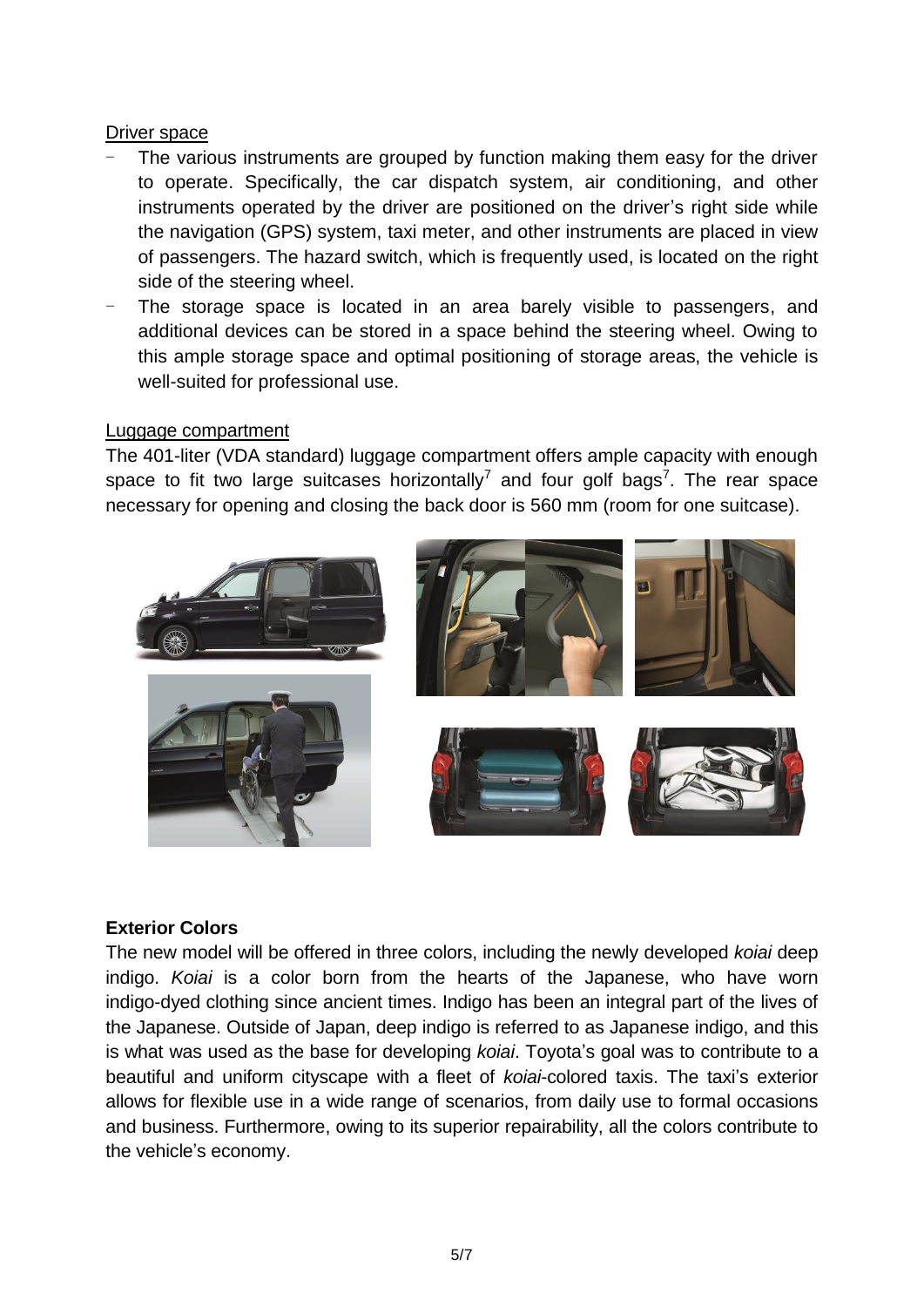## **2. High environmental performance and fuel economy owing to a newly developed LPG-hybrid system**

This next-generation taxi is gentle on the environment and contributes to low running costs thanks to its 19.4 km/L fuel economy performance and its ability to run on LPG fuel, since it is equipped with a hybrid system (THS II) (which was developed over many years).

#### **3. Taxi designed with durability and economy in mind**

- The front suspension adopts the MacPherson strut-type coil spring while the rear suspension employs a trailing link axle-type coil spring (three links), both designed for use in a taxi and to contribute to durability.
- The side portions of the front and rear 3-part bumper are replaceable. Only the outer lenses of the lights are replaceable. In addition, the superior maintainability of the engine, including the use of a no-maintenance power water pump in the auxiliary belt system, contributes to lower repair costs.

#### **4. Advanced safety performance**

- There is a wide lineup of active safety systems available. Toyota Safety Sense C (TSS-C), a collision avoidance support package, comes standard for all grades. Meanwhile, the Intelligent Clearance Sonar, which detects obstacles and helps prevent or mitigate collisions caused by rapid acceleration after pedal misapplication, comes as an option (parking support brake system).
- This vehicle, as well as other TSS-C-equipped vehicles, are adherent to the Safety Support Car recommendation<sup>8</sup> of the Ministry of Economy, Trade and Industry (METI) and the Ministry of Land, Infrastructure, Transport and Tourism (MLIT) of Japan, classified in the "Basic+" Safety Support Car S (Sapo Car S) category, and recommended for older drivers.
- Another standard feature is the six SRS airbags for safety and security in the event of a collision.

<sup>1</sup>Universal design is the practice of making products that anyone, including seniors, wheelchair users, pregnant women, and people traveling with children, can easily use. The JPN Taxi conforms to the certification guidelines (Level 1) for the Japanese government-approved standard specifications for a universal design taxi.

 ${}^{2}$ SRS airbags (driver/front passenger seat), SRS side airbags (driver/front passenger seat), and SRS curtain shield airbags (front and back seats)

 $3$ In certain cases, passengers may be prevented from boarding the taxi depending on the shape of their wheelchair or rolling performance. In accordance with transportation rules, individuals may be asked to move to a safe location to board in the event that safety cannot be ensured. Visit the following site for details[: http://toyota.jp/jpntaxi/](http://toyota.jp/jpntaxi/)

<sup>4</sup>Under the Japanese Ministry of Land, Infrastructure, Transport and Tourism's JC08 test cycle.

<sup>5</sup>Grab handles for ingressing and egressing (back seat, left side only), seat back assist board, grab handle (strap type), and child grip (back seat, left side only)

<sup>6</sup>Nanoe and the Nanoe logo are trademarks of Panasonic Corporation.

 $^7$ Suitcase size: size 77 (839 mm  $\times$  603 mm  $\times$  295 mm). Golf bag size: 9.5 inches. (depending on size and shape)

<sup>8</sup>The Safety Support Car (Sapo Car) category includes vehicles equipped with automated braking systems. The Safety Support Car S (Sapo Car S) category includes vehicles that are additionally equipped with a pedal misapplication prevention system and is recommended for all drivers, including the elderly. The Sapo Car S category is composed of 3 sub-categories (varying by automated braking features), one of which is the "Basic+" sub-category. The "Basic+" sub-category includes automated braking system (vehicle collision prevention) and pedal misapplication prevention system.